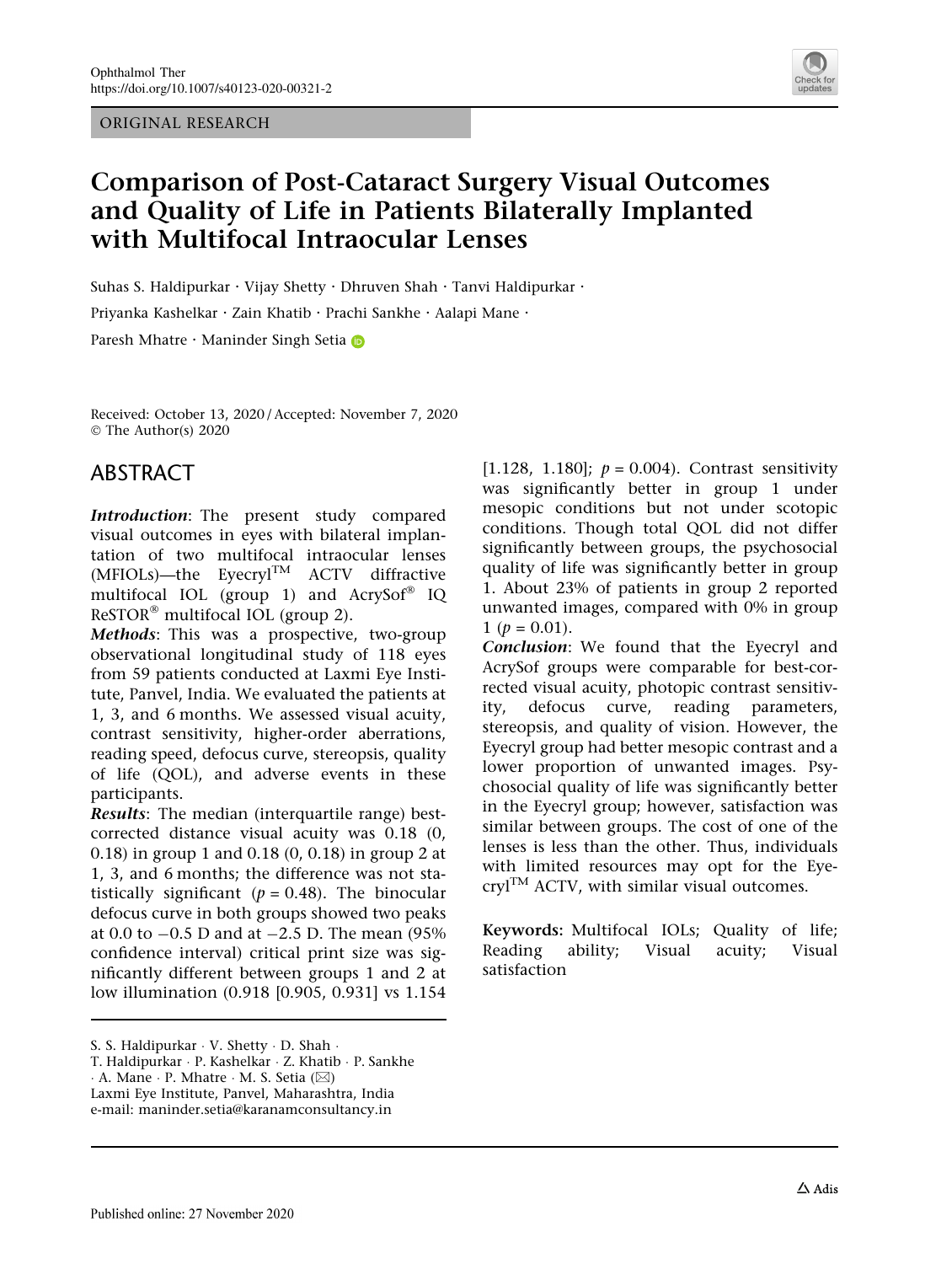### Key Summary Points

AcrySof® IQ ReSTOR® Multifocal IOL (Alcon Laboratories, Inc.) with low add power has a balanced design without prioritizing any foci.

Contrast sensitivity is decreased in multifocal IOLs (MFIOLs) due to distribution of light energy between different focal points.

Multifocal IOL patients experience dysphotopic phenomena of unwanted images, halos, streaks, or starbursts of light.

The Eyecryl ACTV diffractive multifocal IOL (Biotech Vision Care Pvt Ltd.) has comparable visual outcomes in terms of far, intermediate, and near visual acuity.

Defocus curves of Eyecryl ACTV diffractive and AcrySof® IQ ReSTOR® multifocal IOL confirm that MFIOLs with lower near adds have better intermediate visual acuity.

The Eyecryl ACTV diffractive multifocal IOL has comparable photopic and better mesopic contrast sensitivity than the AcrySof® IQ ReSTOR® multifocal IOL.

In general, reading speed parameters are not different between MFIOLs.

The Eyecryl ACTV diffractive multifocal IOL group had higher psychosocial satisfaction; overall satisfaction did not differ significantly between groups.

No unwanted photopic phenomena were noted in the Eyecryl ACTV diffractive multifocal IOL group.

Individuals with limited resources (particularly in low- and low-middleincome countries) may opt for Eyecryl<sup>TM</sup> ACTV for similar visual outcomes.

## DIGITAL FEATURES

This article is published with digital features, including a summary slide, to facilitate understanding of the article. To view digital features for this article go to [https://doi.org/10.6084/](https://doi.org/10.6084/m9.figshare.13194713) [m9.figshare.13194713](https://doi.org/10.6084/m9.figshare.13194713).

## INTRODUCTION

Improvements in cataract surgery techniques and the introduction of new-generation intraocular lenses (IOLs) have improved postsurgical unaided visual outcomes. In addition, patients expect spectacle-free vision after cataract surgery. Monofocal IOLs can provide adequate visual acuity only at a fixed distance generally targeted to improve unaided distance vision. In this scenario, patients may require additional spectacles for activities requiring good intermediate or near vision [[1](#page-10-0)].

In patients with bilateral cataracts, the surgeon may select one IOL for distance and another IOL for near vision—monovision. However, this choice does not allow bilateral stimulation of the visual cortex; thus, the patient loses the binocular advantage [[2](#page-10-0)]. Because it is difficult to evaluate the acceptability of monovision pre-operatively due to the presence of cataract, it may not be possible to predict visual satisfaction post-surgery. Therefore, this may not be the procedure of choice in bilateral cataract surgeries.

To overcome these concerns, multifocal IOLs (MFIOLs) are an effective method to re-establish pseudo-accommodation after cataract surgery. Because of the multiple foci, these IOLs provide adequate vision for activities at multiple distances [[3–5](#page-11-0)]. However, they are also associated with undesirable effects such as glare, halos, and reduced contrast sensitivity. The design of most commercially available MFIOLs may increase the spherical aberration of the eye; thus, the overall retinal image quality and quality of vision can be compromised [[6](#page-11-0)]. Traditional MFIOLs may be a 'mixed bag' in cataract surgery. However, a new MFIOL, the AcrySof<sup>®</sup> IQ  $ResTOR^@$  multifocal IOL (Alcon Laboratories, Inc.), has a balanced design, without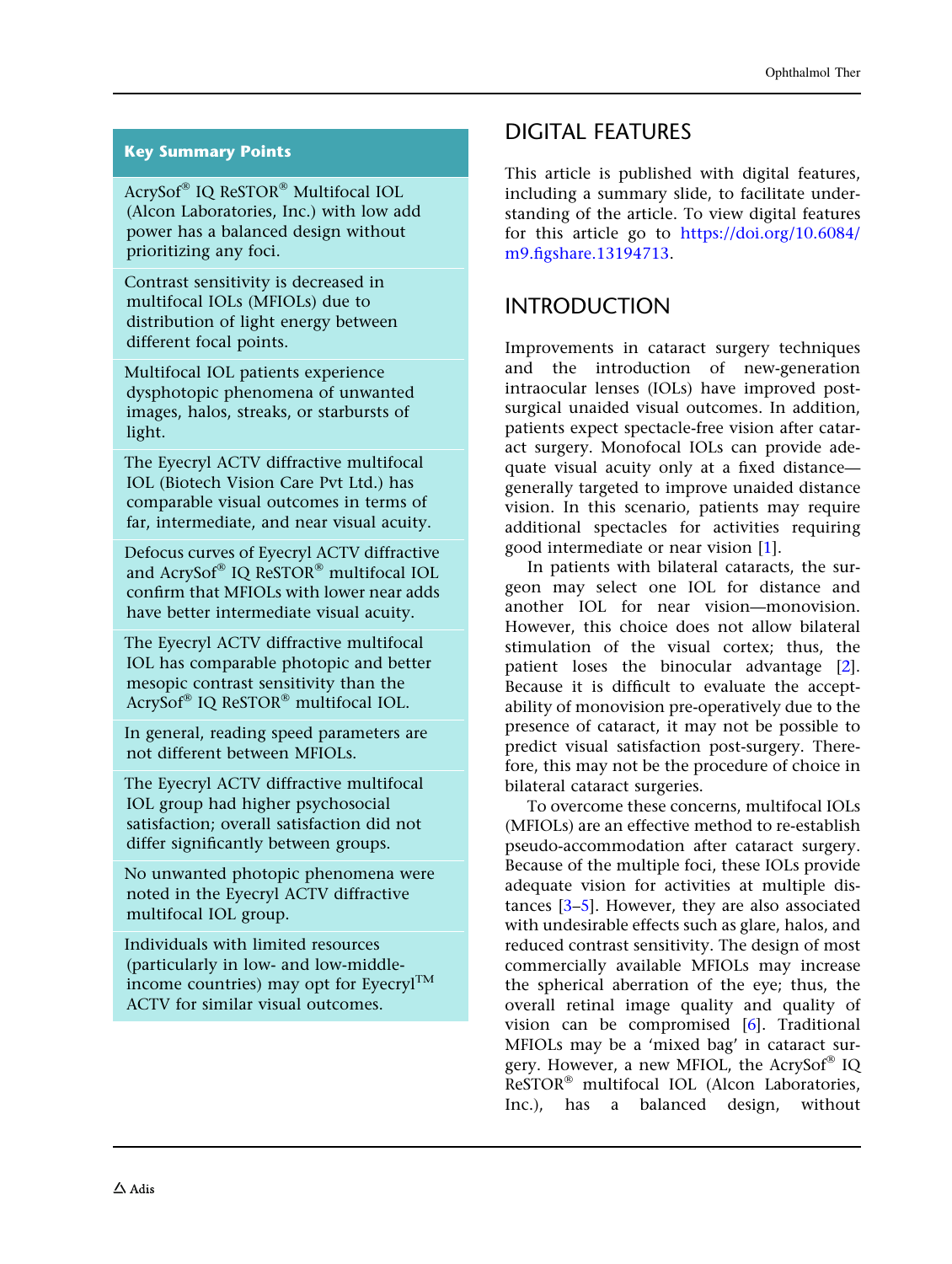prioritizing any foci. This is achieved by apodization—gradual reduction of the height of the diffractive steps from the centre to the periphery and inclusion of a combination of diffractive-refractive design. Another MFIOL, the EyecrylTM ACTV diffractive multifocal IOL (Biotech Vision Care Pvt Ltd.), is designed to prioritize distance and near vision over intermediate vision. In addition, the image clarity increases with negative aberrations; the negative spherical aberration induced by the lens compensates for the positive spherical aberration of the cornea.

In addition to good vision, it is important that optimal reading ability is achieved with MFIOL implantation. This can be assessed by reading acuity, reading speed, and contrast sensitivity—features that are important in one's ability to read adequately. Finally, all these visual outcomes should be able to improve the quality of life in these patients. With this background, this study aimed to compare the vision, reading ability, and quality of life in patients bilaterally implanted with two different types of MFIOLs (group 1: Eyecryl<sup>TM</sup> ACTV and group 2:  $AcrvSof^{\circledast}$  IQ ReSTOR $^{\circledast}$ ).

## **METHODS**

This is a prospective, two-group comparison longitudinal study of 118 eyes from 59 patients conducted at the Laxmi Eye Institute, Panvel, Maharashtra, India.

### Study Participants

Consecutive consenting patients scheduled for cataract surgery were enrolled in the study and followed up for 6 months. The inclusion criteria were as follows: age greater than 18 years; regular corneal topography; pre-operative and post-operative corneal astigmatism of  $\leq 0.75$  D, and clear intraocular media; availability, willingness, and sufficient cognitive awareness to comply with examination procedures; and written informed consent for participation in the study. The exclusion criteria were as follows: pupil size  $> 5$  mm scotopic size; best-corrected vision less than 6/9 and/or N/6; previous ocular

surgery; ocular pathologies such as diabetic retinopathy, macular degeneration, glaucoma with field defects, or irregular corneal astigmatism; subjects who were professional pilots or truck/car drivers. Since we wanted to implant the IOLs bilaterally, the patients were enrolled only after both eyes fulfilled the inclusion criteria and had no exclusion criteria.

Patients who chose either of these MFIOLs were included in the study. The lenses were not assigned; rather the patients chose the lens based on their personal preference after the properties of lenses were explained to them by the counsellor. One MFIOL (group 2) is an apodized, diffractive single piece, foldable, hydrophobic acrylic, posterior-chamber IOL. This IOL has a 3.6 mm apodized central part and nine diffractive concentric zones on the anterior surface; these features provide one optical power for distance vision and a separate power for near vision. The add power of this MFIOL is  $+3.0$  D at the lens plane, which provides about 2.5 D of add power at the spectacle plane. The recent advances in apodization technology ensure a gradual reduction in the height of diffractive steps from the centre to the periphery of the lens; this creates a smooth transition of light at various focal points, i.e. distance, intermediate, and near [[4](#page-11-0), [5](#page-11-0), [7](#page-11-0), [8](#page-11-0)].

The other MFIOL (group 1) is a single piece, natural yellow, with a central refractive zone and a diffractive zone surrounding it, followed by a peripheral refractive area. The IOL has a series of nine concentric rings with diffractive steps on the anterior surface of the lens, and the spacing between the steps reduces progressively from the centre to the periphery. The add power of this MFIOL is  $+3.0$  D at the IOL plane, which provides about 2.4 D of add power at the spectacle plane [\[9\]](#page-11-0). The properties of both these MFIOLs are presented in Table [1](#page-3-0).

### Study Procedures

The cataract surgery was performed by smallincision phacoemulsification with IOL implantation by the same surgeon. We created a clear corneal tunnel 2.8 mm in size with a curvilinear capsulorhexis. After phacoemulsification and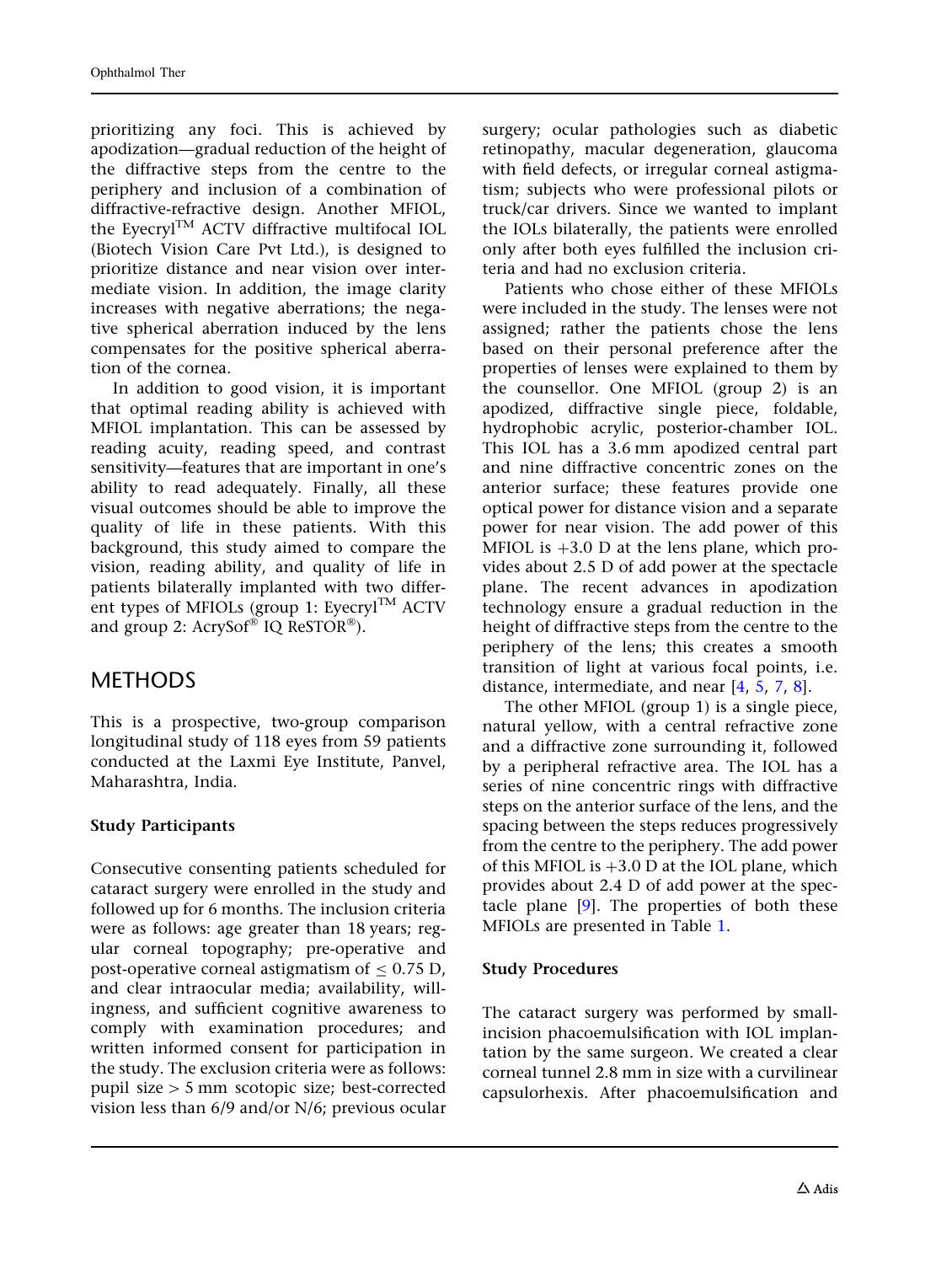| Name                        | Eyecryl <sup>TM</sup> ACTV                            | AcrySof® IQ ReSTOR®                                   |
|-----------------------------|-------------------------------------------------------|-------------------------------------------------------|
| Optics                      | Diffractive-refractive                                | Diffractive-refractive                                |
| Material                    | Hydrophobic acrylic containing natural<br>chromophore | Hydrophobic acrylic containing natural<br>chromophore |
| No. of diffractive<br>rings | 9                                                     | 9                                                     |
| Apodization                 | Present                                               | Present                                               |
| Near add                    | $+3.00$ D                                             | $+3.00$ D                                             |
| Dioptric range              | +7.5 D to +30 D (in +0.5 D steps)                     | +6 D to +30 D (in 0.5 D steps)                        |
|                             |                                                       | $+30$ D to $+34$ D (in $+1$ D steps)                  |
| Edge design                 | 360°; Square edge                                     | $360^\circ$ ; square edge                             |
| A constant                  | 118.5                                                 | 118.9                                                 |
| Refractive index            | 1.48                                                  | 1.55                                                  |
| Optic diameter              | $6 \text{ mm}$                                        | $6 \text{ mm}$                                        |
| Overall diameter            | $13 \text{ mm}$                                       | $13 \text{ mm}$                                       |

<span id="page-3-0"></span>Table 1 The properties of the two IOLs included in the present study

automated irrigation/aspiration of the cortical remnants, we implanted the IOL in the capsular bag and sealed the incision wound by hydration without the help of a suture. The post-operative treatment consisted of topical moxifloxacin hydrochloride 0.5% eye drops four times a day for 10 days and prednisolone acetate 1% eye drops six times daily, with weekly tapering. All cataract surgeries were uneventful.

All patients were followed at 1, 3, and 6 months. The two primary outcome measures were (1) visual acuity [uncorrected—distance, intermediate and near, best-corrected distance visual acuity (BCDVA), and distance-corrected near visual acuity (DCNVA)] using the logMAR scale; (2) contrast sensitivity measured binocularly with distance correction under photopic (85 candelas [cd]/m<sup>2</sup>) and mesopic  $(3 \text{ cd/m}^2)$ conditions on a Pelli-Robson chart at a distance of 1 m. The secondary outcomes were as follows: (1) Higher-order aberrations (HOA) such as coma, spherical, trefoil, and secondary astigmatism were measured for internal, corneal, and total values at 2 and 4 mm pupil size to simulate photopic and mesopic conditions using the HOYA iTrace ray-tracing system

(Tracey Technologies, Houston, TX, USA). (2) Reading speed was measured using the MNREAD chart in two illuminations, i.e.  $> 100$  lx and  $< 100$  lx. (3) Defocus curves for each MFIOL were obtained by plotting the mean of visual acuity with 13 values of defocus from  $+2.0$  D to  $-4.0$  D on the ETDRS chart in logMAR units. The defocus curve simulates the patient's binocular visual acuity at different distances by placing positive and negative lenses in 0.5 D increments in front of the patient's eyes. The measurements were performed by adding the lenses to the BCDVA. (4) Stereopsis in arc seconds was assessed by the Titmus Stereo Fly test, which measures how minutely the two eyes can discern differences in the distance of objects from the observer.

We also assessed visual quality of life (QOL) using the 33-item Indian Vision Functioning Questionnaire (IND-VFQ-33) at 3 months. The VFQ-33 has a total of 33 questions divided into three categories—general, psychosocial, and visual [\[10\]](#page-11-0). A score is given to each answer, and a higher score indicates poorer QOL. We also asked questions regarding patient experience of unwanted images, satisfaction with vision, and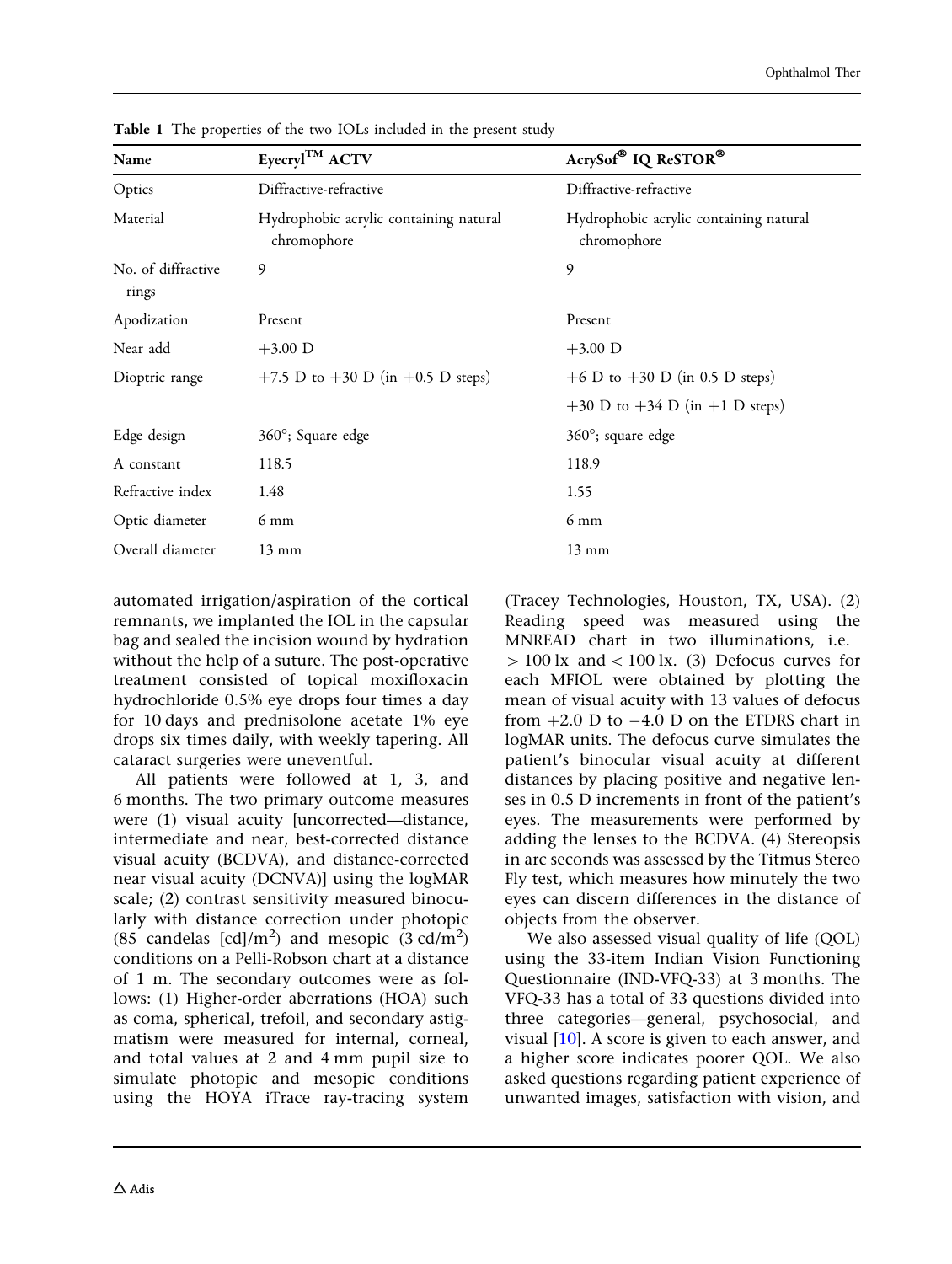disappointment due to unwanted images [\[11](#page-11-0), [12\]](#page-11-0). Finally, we recorded any side effects or complications over this 6-month period.

### Statistical Methods

Data were entered in Stata version 15 software (StataCorp LLC, College Station, TX, USA). We estimated the means and standard deviations (SD), and median and interquartile range (IQR) for continuous variables. The normality of the data was assessed by the Shapiro–Wilk test. We estimated the proportions for categorical variables. The means were compared using the  $t$  test and the medians were compared using the Mann–Whitney test. The proportions were compared using the chi-square test or Fisher's exact test for low expected cell counts. To account for changes in illumination, we adjusted the means for illumination values. We had a power of more than 80% to detect a difference of 0.06 units (in logMAR values) between these two groups (with an alpha value of 0.05). A  $p$  value of  $\lt$  0.05 was considered statistically significant. The study was approved by the Institutional Ethics Committee at Laxmi Eye Institute and Laxmi Charitable Trust ECR/578/ Inst/MH/2014/RR-17; LEI/001/2017. The study was conducted according to the principles of the Declaration of Helsinki of 1964, and all participants signed an informed consent form.

### RESULTS

Of these 59 patients, 29 (58 eyes) were in group 1 and 30 (60 eyes) were in group 2. The mean age (SD) was 59.5 (8.7) years in group 1 and 62.1 (6.1) years in group 2; the difference was not statistically significant ( $p = 0.21$ ). There was no significant difference in the proportion of men and women in these groups (men:  $48\%$  [ $n = 14$ ] vs 30%  $[n = 9]$ ; women: 52%  $[n = 15]$  vs 70%  $[n = 21]$ ) ( $p = 0.15$ ). There were also no significant differences in the median BCDVA (0.18 [0.18, 0.48] vs 0.18 [0.18, 0.24];  $p = 0.42$ ), spherical error  $(0 [-2.5, 1.5]$  vs  $-0.75 [-2.0, 1.5]$ 1.5];  $p = 0.71$ , or cylindrical error (0 [-0.75, 0] vs 0  $[-1.0, 0]$ ;  $p = 0.98$ ) at baseline between groups 1 and 2 (values in respective order).

Table 2 Baseline characteristics of participants in both IOL groups included in the present study

| <b>Characteristics</b>                | Group 1                       | Group 2                                       | p value |
|---------------------------------------|-------------------------------|-----------------------------------------------|---------|
| Age [mean $(SD)$ ] <sup>a</sup>       | 59.6                          | 62.1<br>$(\pm 8.7)$ $(\pm 6.1)$               | 0.07    |
| Gender $[n (%)]^a$                    |                               |                                               |         |
| Male                                  |                               | 14 (48%) 15 (52%)                             | 0.15    |
| Female                                | $9(30\%)$                     | 21 (70%)                                      |         |
| <b>BCDVA</b> logMAR<br>[median (IQR)] | (0.48)                        | $0.18$ $(0.18, 0.18)$ $(0.18, 0.42)$<br>0.24) |         |
| Spherical error D<br>[median (IQR)]   | $0.0$ (-2.5, -0.75)<br>1.5)   | $(-2.0,$<br>1.5)                              | 0.71    |
| Cylindrical error D<br>[median (IQR)] | $0.0\,$<br>$(-0.75,$<br>(0.0) | $0.0$ ( $-1.0$ )<br>(0.0)                     | 0.98    |

<sup>a</sup> Age and gender were based on the total number of individuals

There were no significant differences in the demographic or visual parameters at baseline (Table 2).

#### Vision and Higher-Order Aberrations

The median (IQR) uncorrected distance vision at 1 month was 0.18 (0.0, 0.18) in group 1 and 0.18 (0.18, 0.18) in group 2 ( $p = 0.38$ ). The median (IQR) BCDVA was 0.18 (0, 0.18) in group 1 and 0.18 (0, 0.18) in group 2 at 1, 3, and 6 months; the difference was not statistically significant ( $p = 0.48$ ). The median (IQR) DCNVA was 0.18 (0.18, 0.18) in group 1 and 0.18 (0.18, 0.18) in group 2 ( $p = 0.05$ ) at all three visits. Finally, the median (IQR) distancecorrected intermediate visual acuity (DCIVA) was 0.40 (0.30, 0.40) in group 1 and 0.40 (0.30, 0.48) in group 2 at 1 month. Even though the difference was statistically significant ( $p = 0.01$ ), it was not clinically significant (considered as two-line/10 letter-gain). In general, there were no significant differences in HOAs (internal,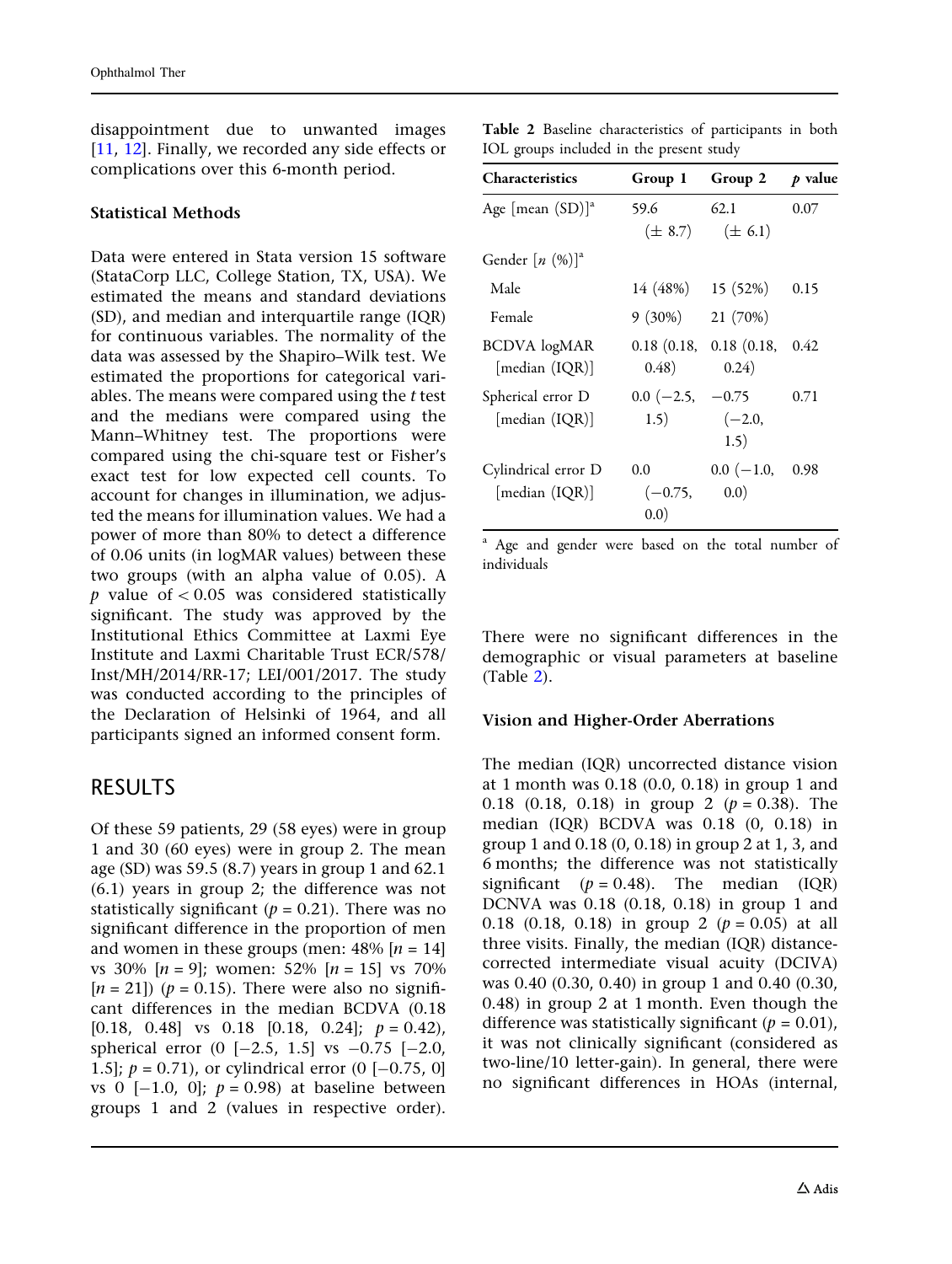<span id="page-5-0"></span>

|                            | Table 3 Best-corrected visual acuity (BCVA)<br>One month |                                       |          | Three months                  | and aberrations in two different types of multifocal IOLs in 118 eyes of 59 patients |          | Six months                    |                                  |          |
|----------------------------|----------------------------------------------------------|---------------------------------------|----------|-------------------------------|--------------------------------------------------------------------------------------|----------|-------------------------------|----------------------------------|----------|
| <b>BCVA</b>                | Group 1<br>Median (IQR)                                  | Median IQR<br>$\mathbf{z}$<br>Group   | p value  | Group 1<br>Median (IQR)       | Median IOR<br>Group <sub>2</sub>                                                     | p value  | Median (IQR)<br>Group 1       | Median IQR<br>Group <sub>2</sub> | p value  |
| <b>BCDVA</b>               | 0.18(0, 0.18)                                            | 0.18)<br>0.18(0,                      | 0.48     | 0.18(0, 0.18)                 | 0.18(0, 0.18)                                                                        | 0.48     | 0.18(0, 0.18)                 | 0.18(0, 0.18)                    | 0.48     |
| logMAR                     |                                                          |                                       |          |                               |                                                                                      |          |                               |                                  |          |
| <b>DCIVA</b>               |                                                          | $0.40(0.30, 0.40)$ $0.40(0.30, 0.48)$ | $0.002*$ | 0.40(0.30, 0.40)              | 0.40(0.30, 0.48)                                                                     | $0.002*$ | 0.30(0.18, 0.30)              | 0.30(0.18,                       | $0.002*$ |
| logMAR                     |                                                          |                                       |          |                               |                                                                                      |          |                               | 0.48)                            |          |
| <b>DCNVA</b>               |                                                          | $0.18(0.18, 0.18)$ $0.18(0.18, 0.18)$ | $0.05*$  | 0.18(0.18, 0.18)              | 0.18(0.18, 0.18)                                                                     | $0.05*$  | 0.18(0.18, 0.18)              | 0.18(0.18,                       | $0.05*$  |
| logMAR                     |                                                          |                                       |          |                               |                                                                                      |          |                               | 0.18)                            |          |
| Aberrations                |                                                          |                                       |          |                               |                                                                                      |          |                               |                                  |          |
| Internal                   |                                                          |                                       |          |                               |                                                                                      |          |                               |                                  |          |
| HOA µ                      | 0.192 (0.116,<br>0.258)                                  | 0.170 (0.116,<br>0.225                | 0.23     | 0.187(0.117,<br>0.240)        | 0.167(0.119,<br>0.237)                                                               | 0.87     | 0.172 (0.117,<br>0.229)       | 0.164(0.115,<br>0.286            | 0.86     |
| Coma $\mu$                 | 0.087 (0.042,<br>0.139)                                  | 0.072 (0.048,<br>0.111)               | 0.41     | 0.070 (0.039,<br>0.139)       | 0.079 (0.057,<br>0.118)                                                              | 0.74     | 0.070 (0.039,<br>0.138)       | 0.075 (0.053,<br>0.134)          | 0.60     |
| Spherical µ                | $-0.055(-0.08,$<br>$-0.029$                              | $-0.042(-0.076,$<br>$-0.006$          | 0.28     | $-0.055(-0.080,$<br>$-0.021)$ | $-0.038(-0.076,$<br>$-0.006$                                                         | 0.31     | $-0.041(-0.079,$<br>$-0.020)$ | $(-0.076,$<br>0.007)<br>$-0.042$ | 0.62     |
| Trefoil µ                  | 0.064(0.028,<br>0.120)                                   | 0.060 (0.033,<br>0.097                | 0.86     | 0.067(0.031,<br>0.122)        | 0.071 (0.036,<br>0.120)                                                              | 0.80     | 0.063(0.031,<br>0.120)        | 0.066 (0.032,<br>0.122)          | 0.69     |
| astigmatism µ<br>Secondary | 0.029(0.015,<br>0.048)                                   | 0.025(0.013,<br>0.049                 | 970      | 0.030 (0.014,<br>0.058)       | 0.031 (0.018,<br>0.059)                                                              | 0.65     | 0.029(0.015,<br>0.057)        | 0.035(0.019,<br>(650)            | 0.36     |
| Corneal                    |                                                          |                                       |          |                               |                                                                                      |          |                               |                                  |          |
| $HOA$ $\mu$                | 0.148 (0.096,<br>0.209)                                  | 0.150 (0.116,<br>0.175                | 0.82     | 0.118 (0.082,<br>0.162)       | 0.134 (0.066,<br>0.184)                                                              | 0.62     | 0.118 (0.082,<br>0.160)       | 0.139(0.067,<br>0.181)           | 0.28     |
| Coma µ                     | 0.057 (0.024,<br>0.105)                                  | 0.051 (0.028,<br>0.078                | 0.40     | 0.047 (0.022,<br>0.092)       | 0.042 (0.022,<br>0.082)                                                              | 0.69     | 0.047 (0.024,<br>0.092)       | 0.041 (0.024,<br>0.079)          | 0.51     |

 $\Delta$ Adis

Ophthalmol Ther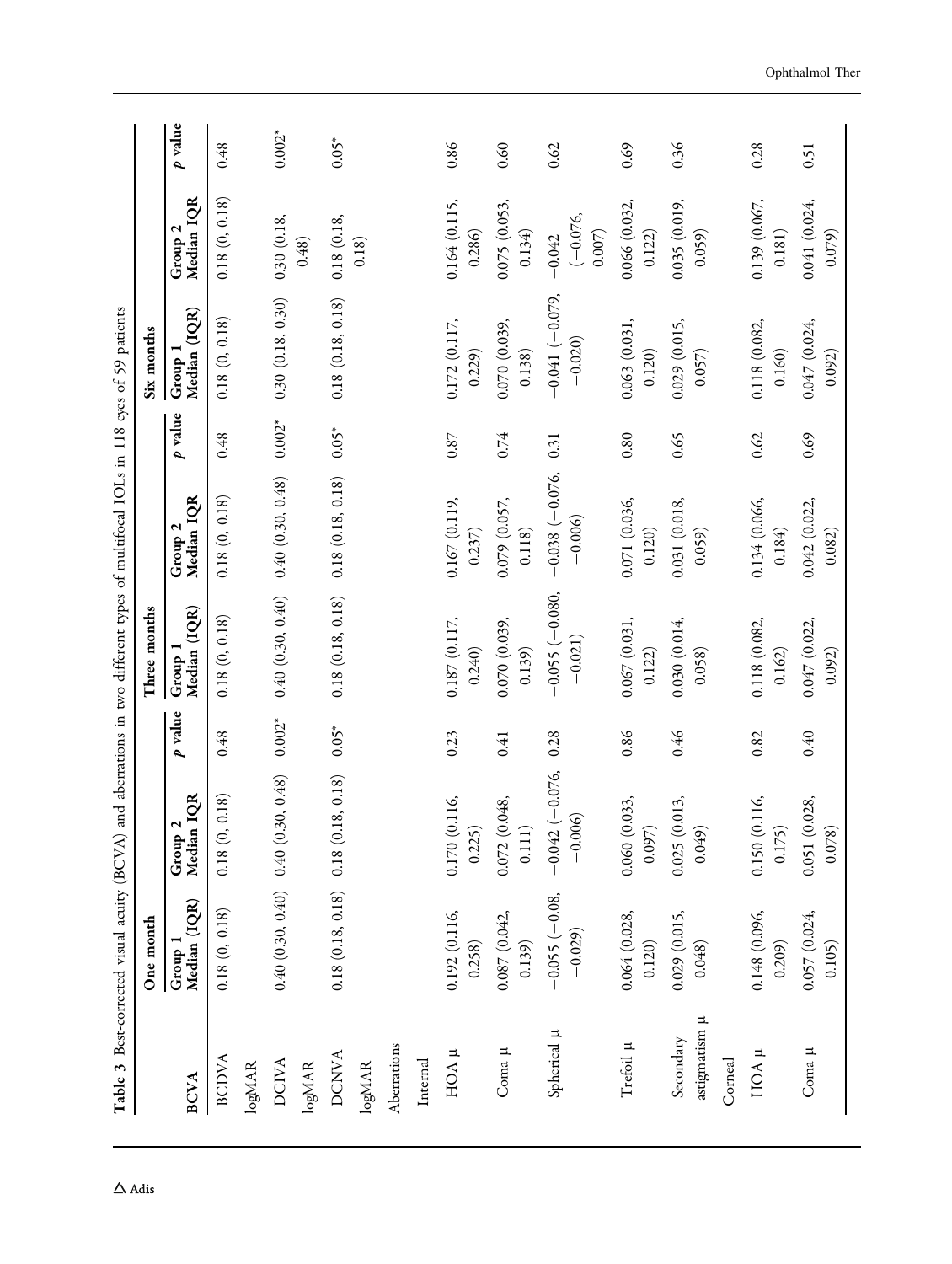| Table 3 continued                     |                           |                                          |         |                           |                            |         |                           |                           |           |
|---------------------------------------|---------------------------|------------------------------------------|---------|---------------------------|----------------------------|---------|---------------------------|---------------------------|-----------|
|                                       | One month                 |                                          |         | Three months              |                            |         | Six months                |                           |           |
| <b>BCVA</b>                           | Group 1<br>Median (IQR)   | Group 2<br>Median IQR                    | p value | Group 1<br>Median (IQR)   | Group 2<br>Median IQR      | p value | Group 1<br>Median (IQR)   | Group 2<br>Median IQR     | $p$ value |
| Spherical µ                           | 0.064 (0.035,<br>0.092)   | 0.064(0.019,<br>0.092)                   | 946     | 0.064(0.039,<br>0.092)    | 0.055 (0.020,<br>0.083)    | 0.37    | 0.063(0.039,<br>0.092)    | 0.062(0.027,<br>0.082)    | 0.72      |
| Trefoil $\upmu$                       | 0.057 (0.028,<br>0.092)   | 0.072 (0.028,<br>0.103)                  | 0.48    | 0.057 (0.028,<br>0.087)   | 0.053 (0.033,<br>$0.107)$  | 645     | 0.057 (0.028,<br>0.085)   | 0.050(0.033,<br>$0.107)$  | 0.47      |
| astigmatism µ<br>Secondary            | 0.013 (0.008,<br>0.026    | (0.007,<br>0.031)<br>0.013               | 0.98    | 0.013 (0.005,<br>0.022)   | 0.016(0.008,<br>0.033)     | 0.10    | 0.013(0.005,<br>0.021)    | 0.016(0.007,<br>0.033)    | 0.20      |
| Total                                 |                           |                                          |         |                           |                            |         |                           |                           |           |
| HOA µ                                 | 0.164 (0.115,<br>0.246    | (0.112,<br>0.209)<br>0.164               | 0.52    | 0.164(0.115,<br>0.210)    | 0.164 (0.110,<br>0.249)    | 0.79    | 0.145 (0.115,<br>0.209)   | 0.147(0.095,<br>0.224     | 0.96      |
| Coma µ                                | 0.066 (0.044,<br>0.119)   | 0.069 (0.043,<br>3)<br>$\overline{0.11}$ | 0.90    | 0.066 (0.043,<br>0.119)   | 0.079(0.039,<br>0.125)     | 0.75    | 0.066(0.043,<br>$0.111)$  | 0.075 (0.037,<br>0.127    | 0.56      |
| Spherical µ                           | $0.016(-0.007,$<br>0.041) | $0.015 (-0.013,$<br>0.032)               | 0.84    | $0.012(-0.012,$<br>0.041) | $0.005 (-0.014,$<br>0.033) | 0.58    | $0.012(-0.008,$<br>0.041) | $0.006(-0.014,$<br>0.032) | 0.51      |
| Trefoil µ                             | 0.068(0.041,<br>0.095)    | 0.078 (0.046,<br>0.122)                  | 0.73    | 0.091 (0.055,<br>0.107)   | 0.077(0.041,<br>0.126      | 0.26    | 0.084 (0.05,<br>0.104)    | 0.079 (0.041,<br>0.139)   | 0.99      |
| astigmatism <sub>µ</sub><br>Secondary | 0.026(0.014,<br>0.047)    | 0.021(0.012,<br>0.047)                   | 0.23    | 0.030(0.019,<br>0.047)    | 0.031 (0.017,<br>0.055)    | 0.80    | 0.029(0.021,<br>0.047)    | 0.031(0.017,<br>0.054)    | 0.71      |
| *Significant difference               |                           |                                          |         |                           |                            |         |                           |                           |           |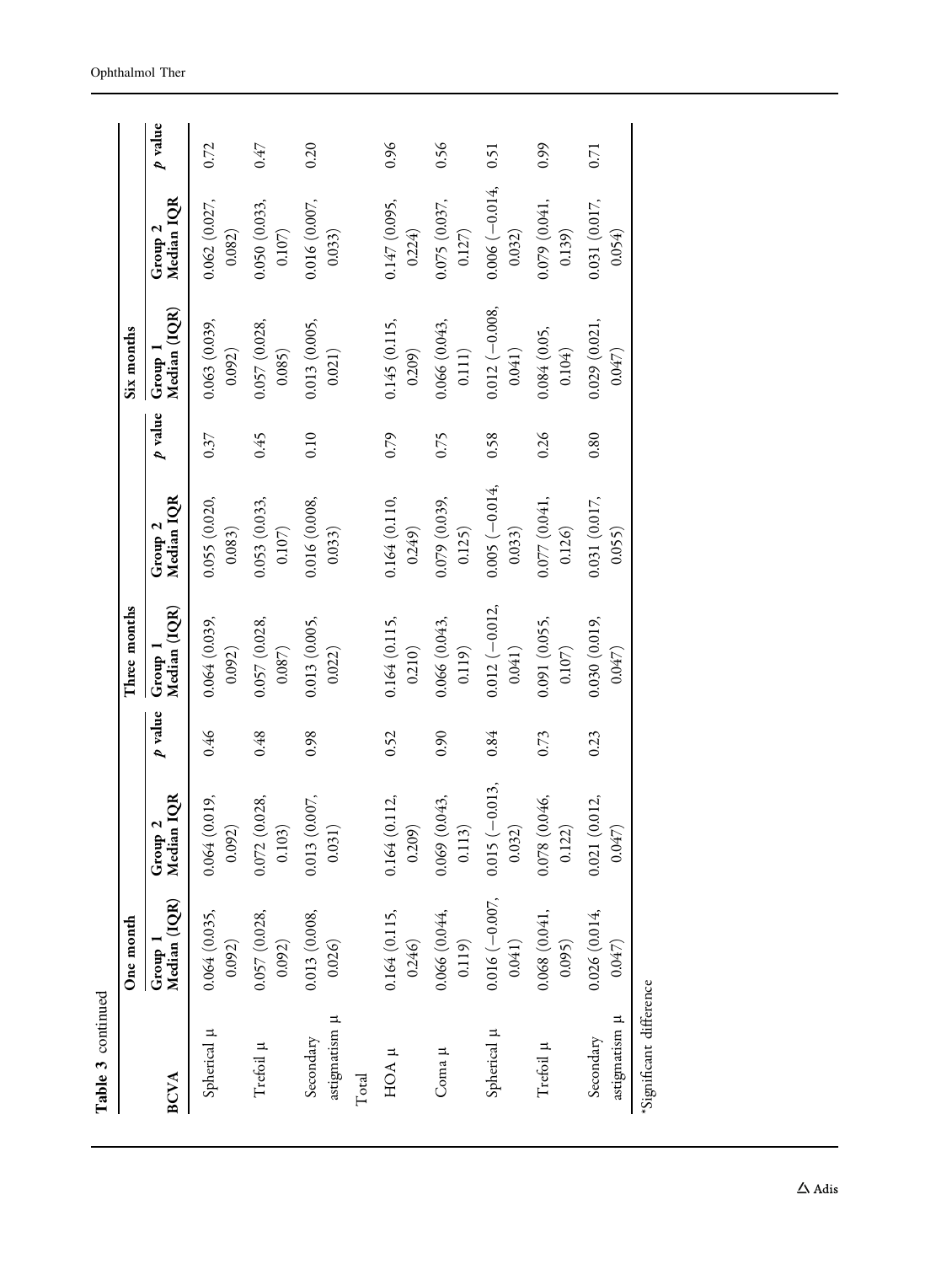<span id="page-7-0"></span>

Fig. 1 Defocus curves in the 59 patients in the Eyecryl and AcrySof groups

corneal, and total). We present detailed analyses of vision and HOAs in Table [3.](#page-5-0)

### Defocus Curve

The binocular defocus curve in both MFIOL groups showed two peaks at  $0.0$  to  $-0.5$  D  $(6-2 \text{ m})$  and at  $-2.5 \text{ D}$  (maximum near visual acuity at 40 cm). The visual acuity for intermediate distance was better than that for distance and near vision. The mean (SD) visual acuity at 0.0 D was 0.031 (0.060) in group 1 and 0.080 (0.096) in group 2 ( $p = 0.02$ ); at  $-1.0$  D it was 0.13 (0.018) in group 1 and 0.20 (0.023) in group 2 ( $p = 0.02$ ); and at  $-1.5$  D it was 0.19 (0.015) in group 1 and 0.25 (0.019) in group 2  $(p = 0.03)$ . At these three distances, the difference in the means was statistically significant; group 1 was marginally better than group 2. Defocus curve analyses are show in Fig. 1. As seen in the figure, the defocus curve was slightly better in group 1 than group 2 for distance and intermediate range, with similar results for near range. Thus, group 1 performed better than group 2 for distance and near vision.

### Other Parameters

The analyses were conducted in a subgroup of individuals. We analysed 11 participants in group 1 and 13 in group 2 for reading speed parameters. After adjusting for illumination, in general, there were no significant differences between these lenses (Table 4). However, the mean (95% confidence interval) critical print

|  | Table 4 Contrast sensitivity, stereopsis, and reading speed parameters in 59 patients |  |
|--|---------------------------------------------------------------------------------------|--|
|--|---------------------------------------------------------------------------------------|--|

|                                                  | Group 1<br>Mean $(\pm SD)$ | Group 2<br>Mean $(\pm SD)$ | p value  |
|--------------------------------------------------|----------------------------|----------------------------|----------|
| Contrast sensitivity (log CS)                    |                            |                            |          |
| Mesopic                                          | 1.422(0.142)               | 1.335(0.127)               | $0.02*$  |
| Photopic                                         | 1.493(0.112)               | 1.511(0.105)               | 0.51     |
| Stereopsis (arc secs)                            | 87.18 (35.45)              | 98.60 (74.53)              | 0.46     |
| Reading speed parameters (words per minute—wpm), |                            |                            |          |
| median (IQR)                                     |                            |                            |          |
| Reading speed in low illumination                | 178.32 (177.13, 179.51)    | 164.24 (161.90, 166.59)    | 0.54     |
| Reading speed in high illumination               | 149.26 (145.54, 152.97)    | 173.03 (169.74, 176.32)    | 0.29     |
| Reading acuity in low illumination               | 0.237(0.212, 0.263)        | 0.311(0.261, 3.610)        | 0.08     |
| Reading acuity in high illumination              | $0.207$ $(0.187, 0.228)$   | 0.251(0.233, 0.269)        | 0.72     |
| Critical print size in low illumination          | 0.918(0.905, 0.931)        | 1.154 (1.128, 1.180)       | $0.004*$ |
| Critical print size in high illumination         | 1.009(0.993, 1.026)        | 1.177(1.162, 1.192)        | 0.13     |

\*Significant difference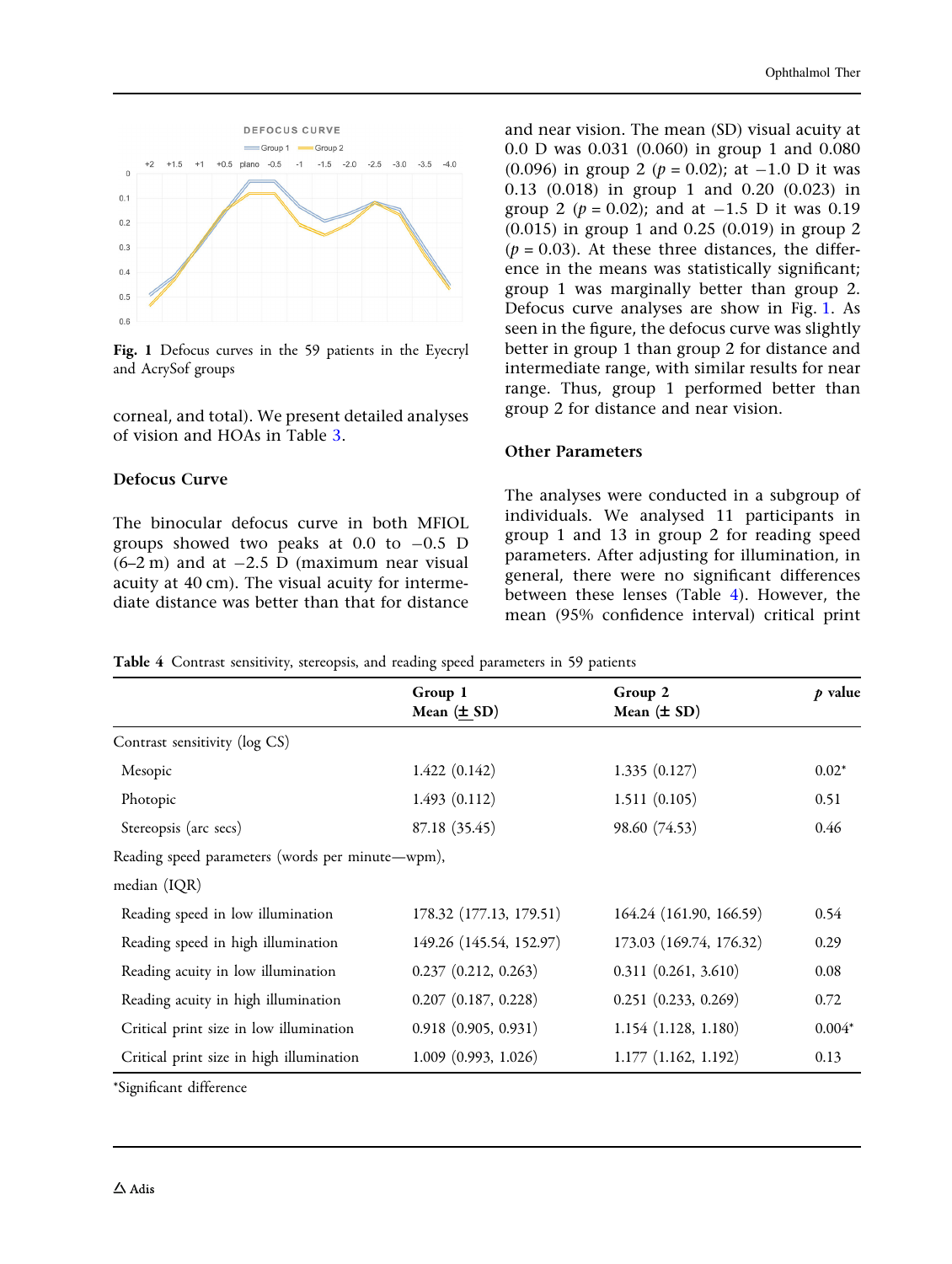

Fig. 2 Figure showing the mean quality of life in two different types of multifocal IOLs (Eyecryl and AcrySof).  $*_{p}$  < 0.05

size was significantly different between groups 1 and 2 at low illumination (0.918 [0.905, 0.931] vs 1.154 [1.128, 1.180];  $p = 0.004$ ), but not at high illumination (1.009 [0.993, 1.026] vs 1.177  $[1.162, 1.192]$ ;  $p = 0.13$ ).

The mean (SD) contrast sensitivity was significantly better in group 1 than in group 2 under mesopic conditions (1.422 [0.142] vs 1.335 [0.127];  $p = 0.02$ ), but not under scotopic conditions (1.493 [0.112] vs 1.511 [0.105];  $p = 0.51$ ). Stereopsis did not differ significantly between groups. Additional analyses for the above-mentioned parameters are shown in Table [4.](#page-7-0)

#### Quality of Life

A total of 48 patients (21 from group 1 and 27 from group 2) responded to the quality of life questionnaire (IND-VFQ-33). The mean (SD) total QOL was not significantly different between groups (12.62 [6.92] vs 16.56 [13.08];  $p = 0.22$ ). Similarly, the general and visual QOL did not differ significantly between these groups (Fig. 2). However, the psychosocial quality of life was significantly better in group 1 than in group 2 (0.86 [1.28] vs 2.11 [1.78];  $p = 0.009$ ).

A total of 58 patients (28 in group 1 and 30 in group 2) responded to the questions on unwanted images and satisfaction with vision. About 23%  $(n = 7)$  of patients in group 2 reported unwanted images, compared with 0%  $(n = 0)$  in group 1 ( $p = 0.01$ ), and 30% ( $n = 9$ ) of the patients in group 2 attributed their disappointment with their current vision to unwanted images  $(0\%$   $[n = 0]$  vs  $30\%$   $[n = 9]$ ;  $p = 0.002$ ). In general, however, there were no significant differences in the level of satisfaction between groups: extremely satisfied (43%  $[n = 12]$  vs 43%  $[n = 13]$  and satisfied (57%)  $[n = 16]$  vs 57%  $[n = 17]$   $(p = 0.97)$ .

We did not record any complications such as inflammation or corneal edema in any patient at the 6-month visit.

### DISCUSSION

Our study provides a mixed picture on the differences in these MFIOLs. Some of the visual acuity parameters were better in group 2 than in group 1 (though statistically significant, not necessarily clinically significant). However, the contrast sensitivity under mesopic conditions was better in group 1 than in group 2. Furthermore, even though there was no significant difference in the total quality of life, the psychosocial quality of life was significantly better in group 1 than in group 2. A higher proportion of individuals in group 2 reported unwanted images. Satisfaction with the IOLs did not differ significantly between groups.

MFIOLs are designed to provide functional distance and near vision after cataract surgery. Multiple theoretical and clinical studies have previously shown that diffractive MFIOLs are superior to refractive lenses for near vision, whereas for distance vision, the two were found to be comparable  $[2, 13-17]$  $[2, 13-17]$  $[2, 13-17]$ . However, in today's world, the need for intermediate vision has gained importance due to an increase in the use of computers and other instruments. To meet this growing demand for unaided distance, intermediate, and near vision by presbyopic patients, along with good quality of vision, numerous improvements have been and continue to be made in the optical design of MFIOLs [[18](#page-11-0)]. It is important to follow certain basic principles to maximize patient outcomes with MFIOLs, such as careful selection of patients, proper education and counselling of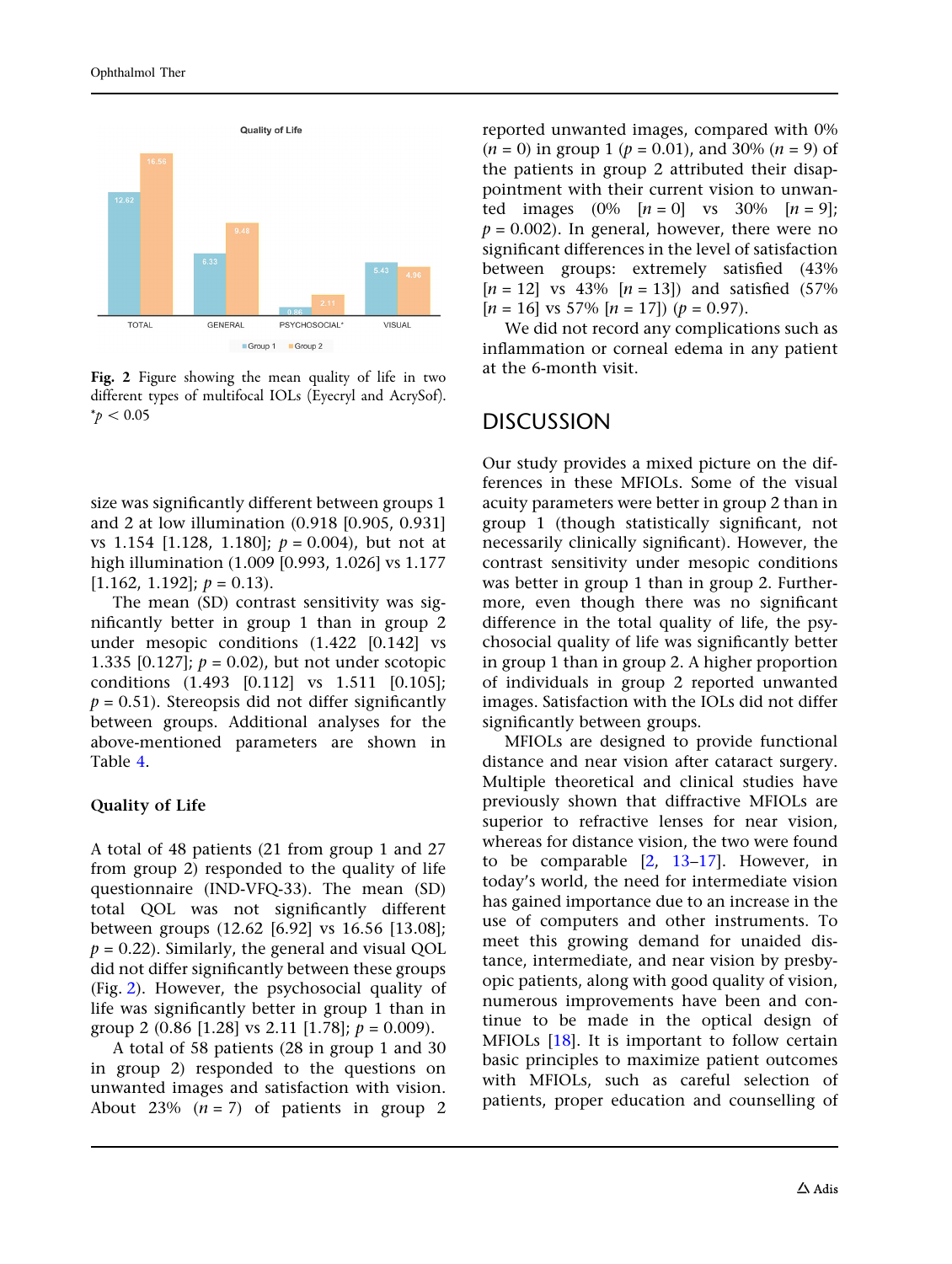patients, and discussion of the benefits and side effects of each type of MFIOL [\[19\]](#page-11-0).

We analysed the post-operative results at months 1, 3, and 6 to allow adequate time for the brain to adapt to the newer MFIOL optical system. Though the best-corrected distance visual acuity was comparable between groups, distance-corrected near visual acuity was better in group 2, and distance-corrected intermediate visual acuity was better in group 1, although these differences were not necessarily clinically significant (considered as two-line/10-letter gain [\[20\]](#page-11-0)). Overall, the uncorrected and bestcorrected visual acuity was good in both groups. In our study, near visual acuity was measured at 40 cm, which is more physiologic in terms of actual lifestyle than a 33 cm location of near focus. Thus, patients with  $+3.00$  D aspheric IOLs had better results [[21](#page-11-0)]. To improve visual acuity at intermediate distances, MFIOLs with low add have been designed to increase the range of focus [\[22–](#page-11-0)[25](#page-12-0)]. Our results for intermediate visual acuity are similar to those reported by other authors [[17](#page-11-0)].

Unlike monofocal IOLs, where all light energy is available for a single focal point, in MFIOLs, contrast sensitivity is reduced because of the distribution of available light energy between two or more focal points. Thus, the near retinal image may have reduced contrast compared with the distance image [\[26–28](#page-12-0)]. It has been reported that patients with MFIOLs have worse contrast sensitivity under dim light conditions [[1\]](#page-10-0). Other studies have found that MFIOLs had acceptable results, like monofocal IOLs, and did not reduce visual functionality [\[29,](#page-12-0) [30](#page-12-0)]. The defocus curve with various additions has also been studied. Alfonso and coworkers found that  $a +3.00$  aspheric group had better results at  $-2.00$  D and  $-2.50$  D vergence, which corresponds to a distance of 50 cm and 40 cm, respectively [\[21\]](#page-11-0). In our study, both groups had good intermediate vision, with the Eyecryl group being slightly better at  $-1.5$  D (approximately 66.67 cm). MFIOLs have better stereopsis than monofocal IOLs [[31](#page-12-0)]. Aspheric IOLs are also designed to correct spherical aberration of the cornea. Normally, corneas have positive spherical aberrations; thus, to counteract these, IOLs should have negative aberrations to provide balanced and good postoperative optical quality [\[32\]](#page-12-0). It is also hypothesized that the apodization of the ReSTOR IOL reduces spherical aberration in a way similar to that of an aspheric IOL [[33–35\]](#page-12-0). Our study showed no difference in aberrations between the two groups. Jorge and colleagues evaluated a trifocal lens (FineVision trifocal IOL, PhysIOL, Liege, Belgium) [\[36](#page-12-0)], and found that the lens performed well for intermediate vision in addition to distance and near vision. There were similarities, however, in the defocus curve; it showed two peaks, with a slight dip in the intermediate vision. A study by Mojzis and coworkers evaluated another MFIOL (AT LISA tri 839MP, Carl Zeiss Meditec AG) [[37](#page-12-0)]. The authors found that the lens performed well for distance, intermediate, and near vision, and the defocus curve showed a single peak, with good intermediate vision.

Apart from these outcomes, we also evaluated the reading speed and the smallest print size. Reading is an integral part of daily activity; hence, an assessment of near visual acuity alone is not enough. Reading parameters including reading speed, reading acuity, and critical print size provide a better measurement of psychophysical and objective examination [[38](#page-12-0)]. After adjusting for illumination, in general, the reading parameters were comparable between groups. Group 1 reported better psychosocial quality of life, even though the total quality of life was comparable in the two groups. In general, fully diffractive IOLs may provide better quality of vision than apodized multifocal or monofocal lenses [\[39,](#page-12-0) [40\]](#page-12-0). The overall satisfaction with MFIOLs was similar between the groups.

A limitation of this study was the varying number of participants across these outcomes. We could not include a large number of individuals for reading parameters due to nonavailability of standardized reading charts in some of the Indian languages. The other limitation is that this was not a randomized study, and the patients and the surgeon were aware of the type of lens used. Nonetheless, the study provides a detailed and multifaceted comparison of two types of MFIOLs.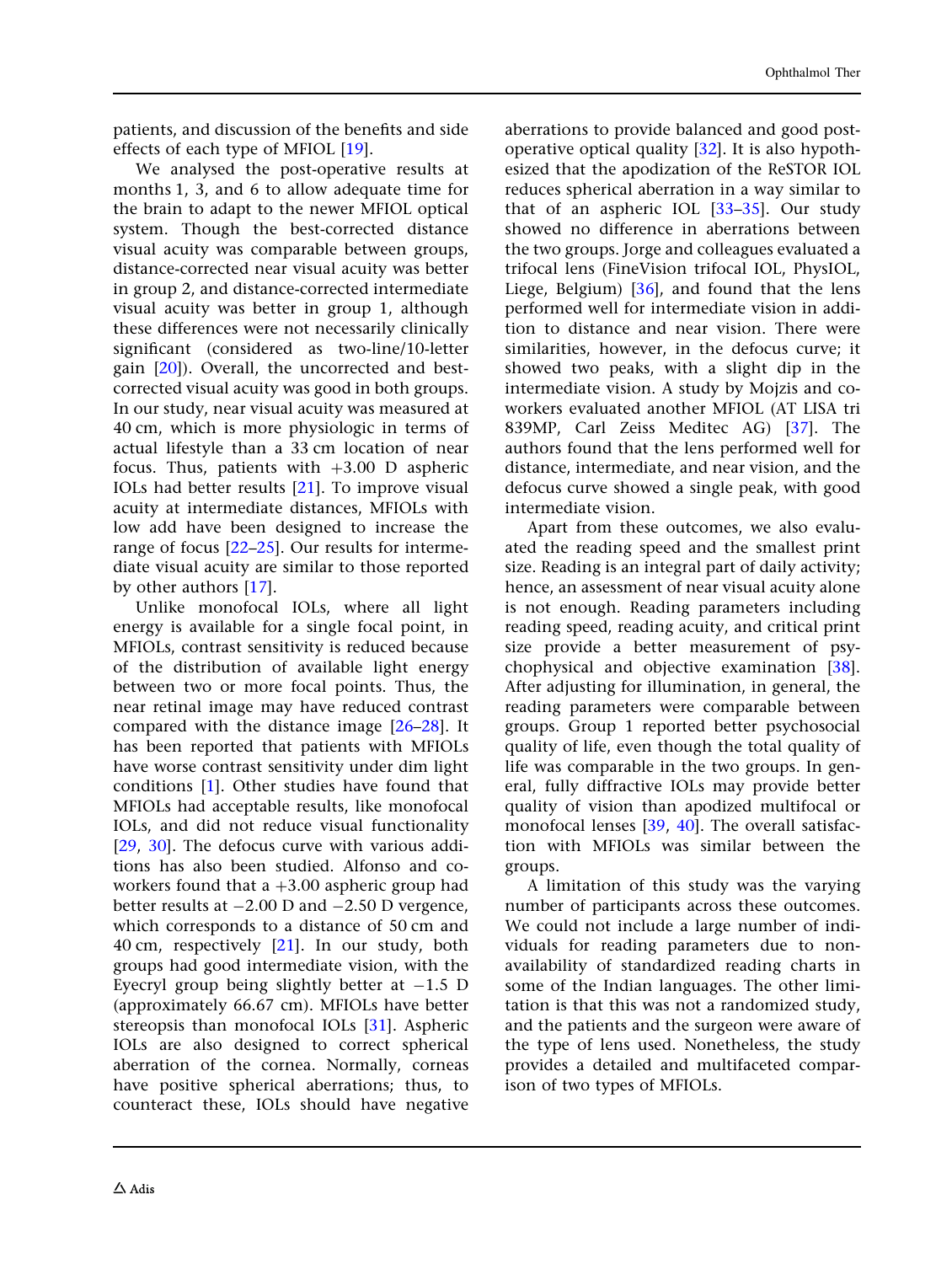## <span id="page-10-0"></span>**CONCLUSION**

We found that Eyecryl and AcrySof groups were comparable for best-corrected visual acuity, photopic contrast sensitivity, defocus curve, reading parameters, stereopsis, and quality of vision. However, the Eyecryl group had better mesopic contrast and a lower proportion of unwanted images. The cost (maximum retail price) of  $AcrySof^{\circledast}$  IQ ReSTOR is 42,100 Indian rupees (USD 565), and the cost of Eyecryl<sup>TM</sup> ACTV is 25,000 Indian rupees (USD 336). In India, health care access is an 'out-of-pocket' expense; thus, the price of the lens is an important factor in patients' choice of lens. Even though there are newer lenses available, their cost is higher than the two compared in this study. Hence, the MFIOLs compared in this study are offered as potential options in presurgery counselling. As the cost of one of the lenses is less than the other, individuals with limited resources may opt for the Eyecryl<sup>TM</sup> ACTV for similar visual outcomes.

## ACKNOWLEDGEMENTS

We would like to thank the participants of the study.

Funding. This study was funded by a research grant from Biotech Vision Care Pvt Ltd. The Rapid Service Fee was also included in this research grant.

Disclosures. Suhas S. Haldipurkar, Vijay Shetty, Dhruven Shah, Tanvi Haldipurkar, Priyanka Kashelkar, Zain Khatib, Prachi Sankhe, Aalapi Mane, Paresh Mhatre and Maninder Singh Setia have no financial or proprietary interest in a product, method, or material described herein. There are no competing interests.

Authorship. All named authors meet the International Committee of Medical Journal Editors (ICMJE) criteria for authorship for this article, take responsibility for the integrity of the work as a whole, and have given their approval for this version to be published.

Compliance with Ethics Guidelines. This study was approved by the Institutional Ethics Committee at Laxmi Eye Institute and Laxmi Charitable Trust ECR/578/Inst/MH/2014/RR-17; LEI/001/2017. The study was conducted according to the principles of the Declaration of Helsinki of 1964, and all participants signed an informed consent form.

Data Availability. The datasets generated during and/or analyzed during the current study are available from the corresponding author on reasonable request and approval by the institutional ethics committee.

Open Access. This article is licensed under a Creative Commons Attribution-NonCommercial 4.0 International License, which permits any non-commercial use, sharing, adaptation, distribution and reproduction in any medium or format, as long as you give appropriate credit to the original author(s) and the source, provide a link to the Creative Commons licence, and indicate if changes were made. The images or other third party material in this article are included in the article's Creative Commons licence, unless indicated otherwise in a credit line to the material. If material is not included in the article's Creative Commons licence and your intended use is not permitted by statutory regulation or exceeds the permitted use, you will need to obtain permission directly from the copyright holder. To view a copy of this licence, visit [http://creativecommons.org/licenses/by](http://creativecommons.org/licenses/by-nc/4.0/)[nc/4.0/](http://creativecommons.org/licenses/by-nc/4.0/).

## **REFERENCES**

- 1. Montes-Mico R, Espana E, Bueno I, Charman WN, Menezo JL. Visual performance with multifocal intraocular lenses: mesopic contrast sensitivity under distance and near conditions. Ophthalmology. 2004;111(1):85–96.
- 2. Steinert RF, Aker BL, Trentacost DJ, Smith PJ, Tarantino N. A prospective comparative study of the AMO ARRAY zonal-progressive multifocal silicone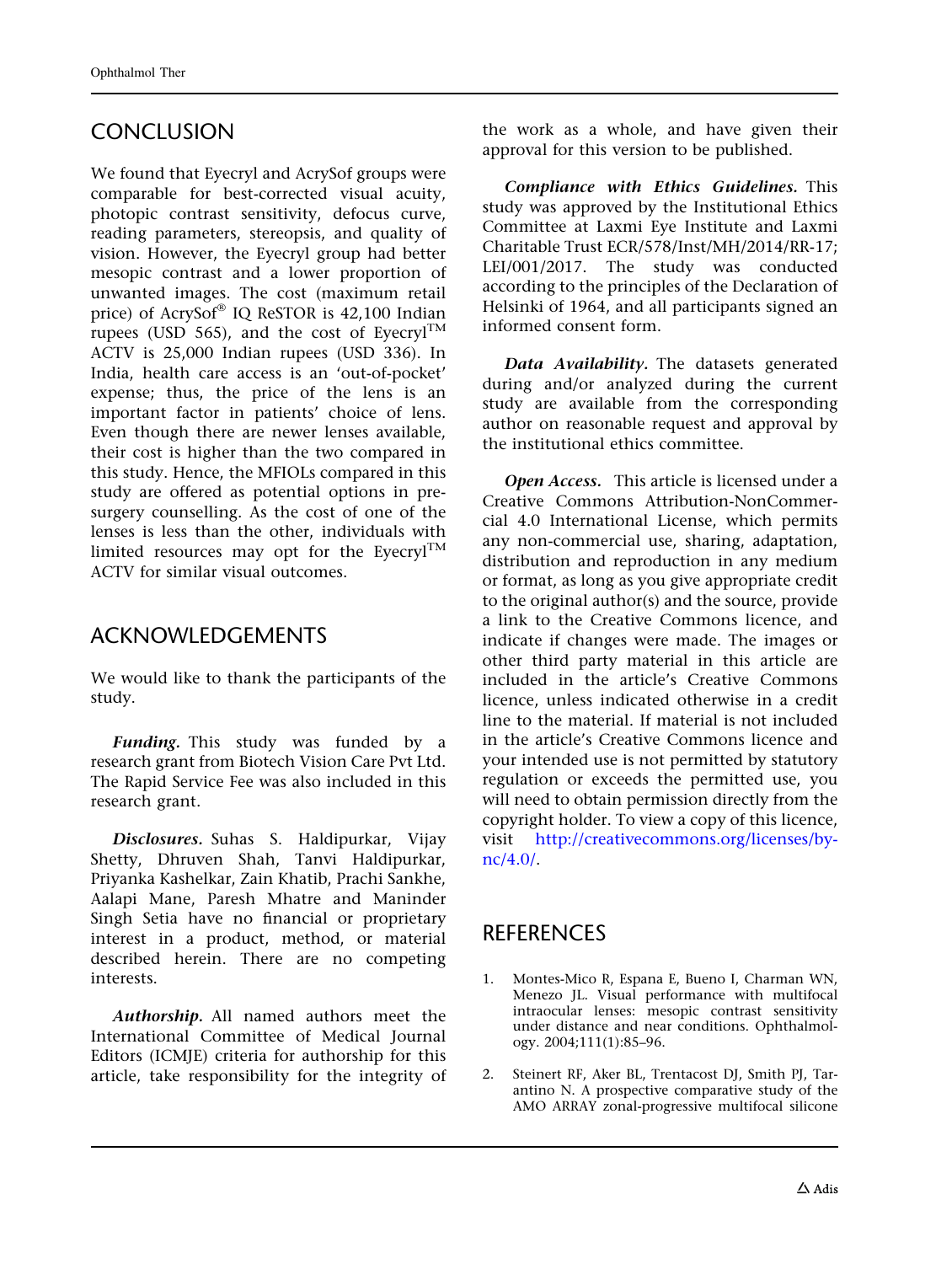<span id="page-11-0"></span>intraocular lens and a monofocal intraocular lens. Ophthalmology. 1999;106(7):1243–55.

- 3. Javitt JC, Steinert RF. Cataract extraction with multifocal intraocular lens implantation: a multinational clinical trial evaluating clinical, functional, and quality-of-life outcomes. Ophthalmology. 2000;107(11):2040–8.
- 4. Kamlesh DS, Kaushik S. Contrast sensitivity and depth of focus with aspheric multifocal versus conventional monofocal intraocular lens. Can J Ophthalmol. 2001;36(4):197–201.
- 5. Pineda-Fernandez A, Jaramillo J, Celis V, et al. Refractive outcomes after bilateral multifocal intraocular lens implantation. J Cataract Refract Surg. 2004;30(3):685–8.
- 6. Barbero S, Marcos S, Jimenez-Alfaro I. Optical aberrations of intraocular lenses measured in vivo and in vitro. J Opt Soc Am A Opt Image Sci Vis. 2003;20(10):1841–51.
- 7. Madrid-Costa D, Cervino A, Ferrer-Blasco T, Garcia-Lazaro S, Montes-Mico R. Visual and optical performance with hybrid multifocal intraocular lenses. Clin Exp Optom. 2010;93(6):426–40.
- 8. Myalcon. AcrySof IQ ReSTOR presbyopia-correcting IOLs more options to broaden your patients' outlook. 2019. [https://www.myalcon.com/](https://www.myalcon.com/professional/cataract-surgery/intraocular-lens/acrysof-iq-restor-multifocal-iol) [professional/cataract-surgery/intraocular-lens/](https://www.myalcon.com/professional/cataract-surgery/intraocular-lens/acrysof-iq-restor-multifocal-iol) [acrysof-iq-restor-multifocal-iol](https://www.myalcon.com/professional/cataract-surgery/intraocular-lens/acrysof-iq-restor-multifocal-iol). Accessed Nov 19, 2019.
- Biotech Visioncare. Eyecryl activ range optimally treating presbyopia. 2019. [http://www.](http://www.biotechhealthcare.com/wp-content/uploads/2019/04/EYECRYL-%E2%94%82-ACTV-IOL-RANGE-%E2%94%82-MKT1129-%E2%94%82-REV03-%E2%94%82-01-03-2019.pdf) [biotechhealthcare.com/wp-content/uploads/2019/](http://www.biotechhealthcare.com/wp-content/uploads/2019/04/EYECRYL-%E2%94%82-ACTV-IOL-RANGE-%E2%94%82-MKT1129-%E2%94%82-REV03-%E2%94%82-01-03-2019.pdf) [04/EYECRYL-%E2%94%82-ACTV-IOL-RANGE-%](http://www.biotechhealthcare.com/wp-content/uploads/2019/04/EYECRYL-%E2%94%82-ACTV-IOL-RANGE-%E2%94%82-MKT1129-%E2%94%82-REV03-%E2%94%82-01-03-2019.pdf) [E2%94%82-MKT1129-%E2%94%82-REV03-%E2%](http://www.biotechhealthcare.com/wp-content/uploads/2019/04/EYECRYL-%E2%94%82-ACTV-IOL-RANGE-%E2%94%82-MKT1129-%E2%94%82-REV03-%E2%94%82-01-03-2019.pdf) [94%82-01-03-2019.pdf.](http://www.biotechhealthcare.com/wp-content/uploads/2019/04/EYECRYL-%E2%94%82-ACTV-IOL-RANGE-%E2%94%82-MKT1129-%E2%94%82-REV03-%E2%94%82-01-03-2019.pdf) Accessed Nov 19, 2019.
- 10. Gupta SK, Viswanath K, Thulasiraj RD, et al. The development of the Indian vision function questionnaire: field testing and psychometric evaluation. Br J Ophthalmol. 2005;89(5):621–7.
- 11. Grzybowski A, Kanclerz P, Muzyka-Wozniak M. Methods for evaluating quality of life and vision in patients undergoing lens refractive surgery. Graefes Arch Clin Exp Ophthalmol. 2019;257(6):1091–9.
- 12. Vyas A. Incidence of dysphotopsia in patients implanted with the C-flex $\infty$  intraocular lens with 360° enhanced edge: a questionnaire-based study. J Clin Exp Ophthalmol. 2015;6:1.
- 13. Walkow T, Liekfeld A, Anders N, Pham DT, Hartmann C, Wollensak J. A prospective evaluation of a diffractive versus a refractive designed multifocal

intraocular lens. Ophthalmology. 1997;104(9): 1380–6.

- 14. Steinert RF. Visual outcomes with multifocal intraocular lenses. Curr Opin Ophthalmol. 2000;11(1):12–21.
- 15. Weghaupt H, Pieh S, Skorpik C. Comparison of pseudoaccommodation and visual quality between a diffractive and refractive multifocal intraocular lens. J Cataract Refract Surg. 1998;24(5):663–5.
- 16. Pieh S, Marvan P, Lackner B, et al. Quantitative performance of bifocal and multifocal intraocular lenses in a model eye: point spread function in multifocal intraocular lenses. Arch Ophthalmol. 2002;120(1):23–8.
- 17. Kohnen T, Allen D, Boureau C, et al. European multicenter study of the AcrySof ReSTOR apodized diffractive intraocular lens. Ophthalmology. 2006;113(4):578–84.
- 18. Dexl AK, Zaluski S, Rasp M, Grabner G. Visual performance after bilateral implantation of a new diffractive aspheric multifocal intraocular lens with a 3.5 D addition. Eur J Ophthalmol. 2014;24(1): 35–43.
- 19. Alio JL, Grabner G, Plaza-Puche AB, et al. Postoperative bilateral reading performance with 4 intraocular lens models: six-month results. J Cataract Refract Surg. 2011;37(5):842–52.
- 20. Beck RW, Maguire MG, Bressler NM, Glassman AR, Lindblad AS, Ferris FL. Visual acuity as an outcome measure in clinical trials of retinal diseases. Ophthalmology. 2007;114(10):1804–9.
- 21. Alfonso J, Fernández-Vega L, Puchades C, Montés-Micó R. Intermediate visual function with different multifocal intraocular lens models. J Cataract Refract Surg. 2010;36(5):733–9.
- 22. Alio JL, Elkady B, Ortiz D, Bernabeu G. Clinical outcomes and intraocular optical quality of a diffractive multifocal intraocular lens with asymmetrical light distribution. J Cataract Refract Surg. 2008;34(6):942–8.
- 23. Alfonso JF, Puchades C, Fernandez-Vega L, Montes-Mico R, Valcarcel B, Ferrer-Blasco T. Visual acuity comparison of 2 models of bifocal aspheric intraocular lenses. J Cataract Refract Surg. 2009;35(4):672–6.
- 24. Alfonso J, Fernández-Vega L, Valcárcel B, Montés-Micó R. Visual performance after AcrySof ReSTOR aspheric intraocular lens implantation. J Optom.  $2008;1(1):30-5.$